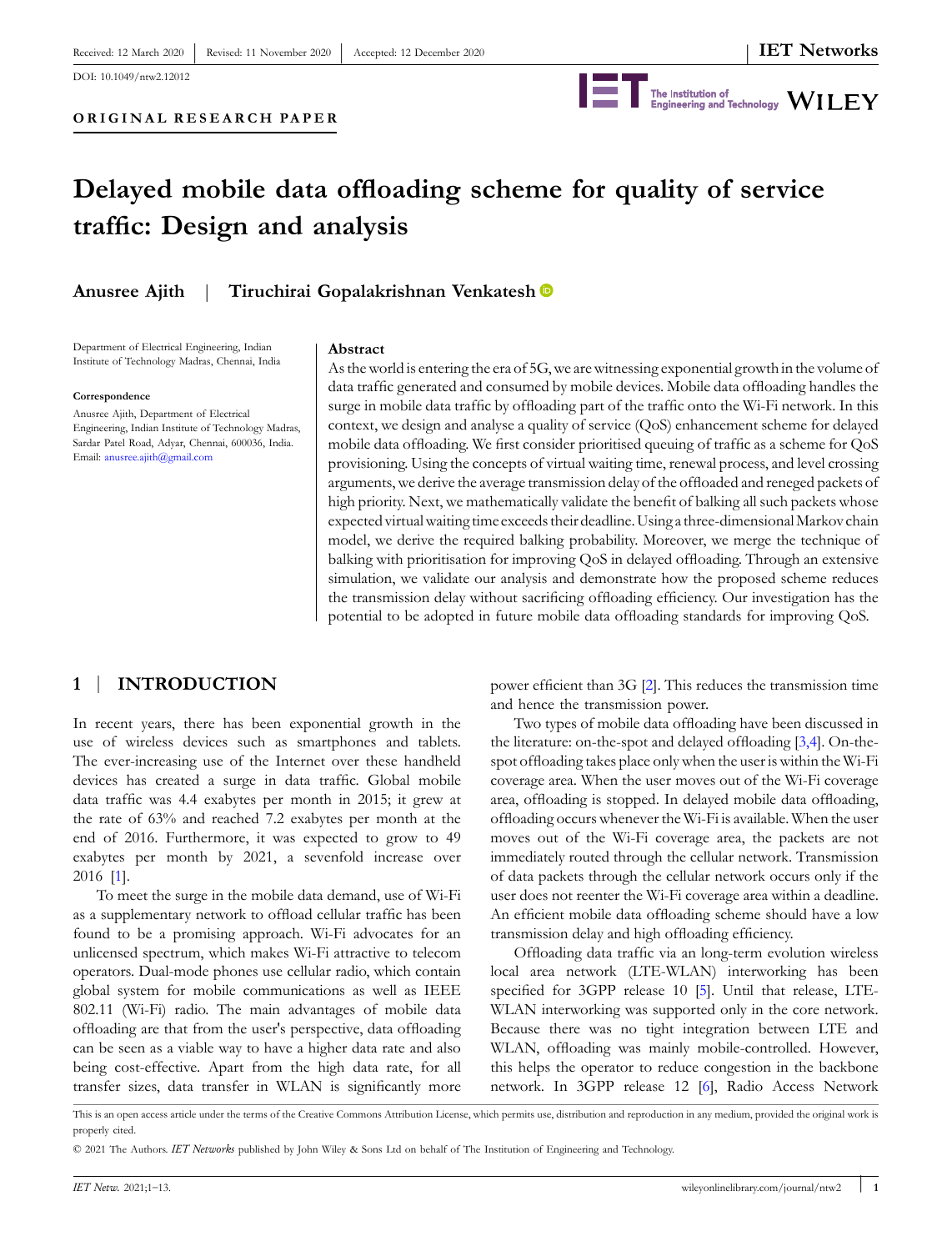(RAN)-assisted offloading was proposed. The focus of 3GPP release 13 [7] is operator-controlled mobile data offloading. LTE-WLAN Aggregation (LWA) and LTE-WLAN Radio Level Integration with IPsec Tunnel (LWIP) [8], as specified in release 13, allows the simultaneous combination of both cellular and Wi-Fi technologies to increase user equipment throughput. LWA standardises the aggregation of RAN and WLAN at the Packet Data Convergence Protocol(PDCP) layer, whereas in LWIP, the aggregation is done above the PDCP layer, at the internet protocol layer.

Motivation for the proposed work is as follows. Although much standardisation has been done in LTE-WLAN integration, the choice of the policy regarding which offloading decision has to be made is operator-dependent. Therefore, many efficient offloading schemes have been presented in the literature, and the current discussion falls into this category. To the best of our knowledge, the prioritisation and advantage of balking in delayed mobile data offloading have not been fully investigated in the literature.

In the present work we have designed and analysed a quality of service (QoS) enhancement scheme for delayed mobile data offloading. Our scheme is based on (1) prioritising QoS traffic, and (2) an intelligent balking decision, both geared towards reducing packet latency.

Major contributions are that:

- 1. We have developed a preemptive priority queuing model for a mobile data offloading scheme catering to traffic with different QoS requirements.
- 2. By analysing the stochastic process characterising the virtual waiting time  $V_1(t)$  of the packets, we have derived a Volterra integral equation for the probability density function of  $V_1(t)$ .
- 3. Using the Laplace Stieltjes transform technique, we then solved the integral equation and arrived at the average transmission time of the offloaded packets and the reneged packets. Using these results we motivate the advantage for balking.
- 4. We derive the optimal balking probability of a packet by setting it to be equal to the probability that its virtual waiting time exceeds its deadline.
- 5. We develop a three-dimensional (3D) Markov chain model for delayed mobile data offloading with balking and priority. Solving the model, we derive the offloading efficiency of packets belonging to different priority classes.
- 6. Through extensive simulation, we validate our analysis and demonstrate how the proposed scheme reduces transmission delay without sacrificing much offloading efficiency.
- 7. The effect of finite cellular delay on our model is also analysed.

The rest of the article is organised as follows: In Section 2, we present a brief literature survey of analytical work related to delayed mobile data offloading and then highlight the unique contributions of our research. In Section 3, we validate the importance of balking for QoS enhancement in delayed offloading with multiple traffic classes. We study delayed offloading with balking for multiple traffic classes in Section 4.

Results and discussions are presented in Section 5. Conclusions are drawn in Section 6.

# **2** | **LITERATURE SURVEY**

Insight into the potential benefits of mobile data offloading using trace-driven simulation was given by Lee et al. [9]. Traces show that 65% of traffic can be offloaded by incorporating onthe-spot offloading. Further, an additional 29% of traffic can be offloaded for a deadline of one hour. Sok-Ian Sou developed an analytical model to quantify the amount of 3G resources saved by offloading and deadline assurance for measuring the quality of user experience with policy and charging control support [10]. Mobile data offloading for LTE in the unlicensed spectrum has also been proposed [11]. A detailed survey on mobile data offloading can be found in Rebecchi et al. [3] and Zhou et al. [12] and references therein. Literature on the problem of mobile data offloading can be classified based on (1) the system model, (2) system parameters, (3) performance metrics, and (4) the analytical framework adopted, such as game theory [13–15], optimization [16–19], artificial intelligence/learning-based methods [20,21], and stochastic/queuing theory-based methods [9,23-25]. Table 1 provides the classification of some of the literature in the area of mobile data offloading.

Abbreviations: APs, Access points; BS, Base station; CSMA/CA, Carrier-sense multiple access with collision avoidance; MU, Moblie user; QoE, Quality of experience; SINR, Signal-to-interference-plus-noise ratio;

We now confine our literature survey to analytical models dealing with mobile data offloading. Analytical models based on queueing theory are prevalent in the literature. Lee et al. [9] developed a queueing model for delayed mobile data offloading along with service interruption and reneging. They derived offloading efficiency using matrix-geometric techniques [22]. Mehmeti et al. analysed delayed mobile data offloading using Z-transforms and derived optimal values of the deadline [23]. Ajith et al. [24] derived offloading efficiency and packet transmission delay for a delayed mobile data offloading scheme using the concept of virtual waiting time.

Yu et al. [4] explained operator-initiated offloading and user-initiated offloading schemes. The deployment of Wi-Fi can be treated as an independent Poisson point process and the user's movement as a semi-Markov process. Effective data offloading based on these processes was modelled in Hu et al. [25]. Xu et al. [26] analysed a delayed offloading scenario with multiple priority classes and derived packet delay and offloading efficiency. Cheung [16] posed single-user user-initiated network selection as a finite-horizon sequential decision problem to minimise cost for the case of a delayed Wi-Fi offloading scheme.

Sok-Ian Sou and Yi-Ting Peng showed that multipath Wi-Fi offloading has better resource use compared with opportunistic offloading [27]. Although delayed mobile data offloading has been widely investigated, the literature still lacks design and performance analysis of an offloading scheme that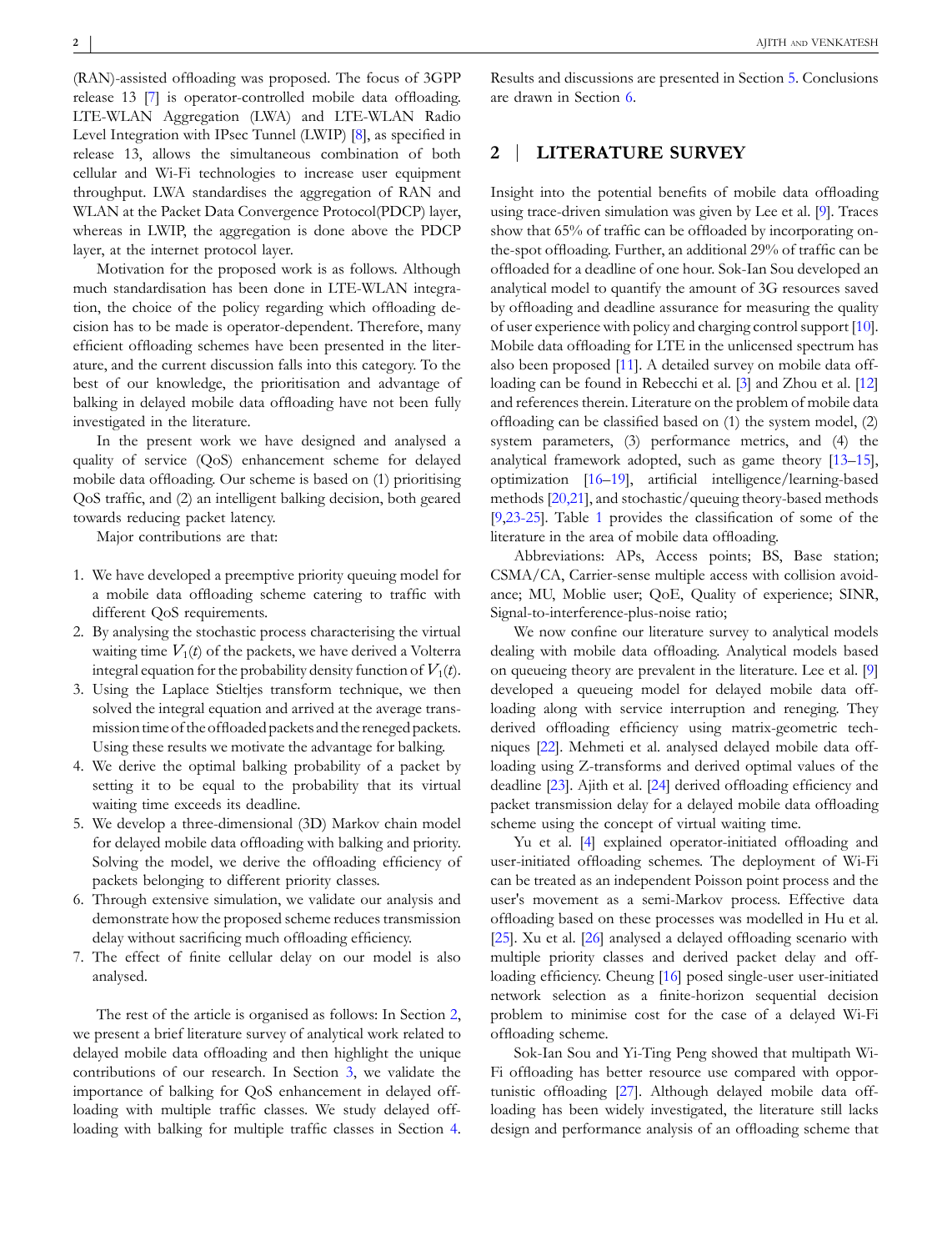| I<br>TABLE                              |           | Classification of the literature on mobile data offloading                                   |                                                            |                                                                          |                                                                                                                         |
|-----------------------------------------|-----------|----------------------------------------------------------------------------------------------|------------------------------------------------------------|--------------------------------------------------------------------------|-------------------------------------------------------------------------------------------------------------------------|
| Framework<br>Theoretical                | Reference | System model                                                                                 | System parameters varied                                   | Performance metrics studied                                              | Remark                                                                                                                  |
| Game theory<br>based                    | [13]      | Mobile data operator (MDO), third-party<br>APs, QoE aware mobile users                       | Price, number of APs                                       | MDO profit, offloaded traffic, motivation<br>for APs, social welfare     | Contract problem, Stackelberg game                                                                                      |
|                                         | [14]      | Mobile network operator, small cell service<br>providers                                     | Uniform price, traffic volumes<br>to offload               | Average service prices                                                   | Nash equilibrium, topological infrastructure<br>placement problem                                                       |
|                                         | [15]      | Vehicular ad hoc networks, optimal pricing<br>strategy                                       | Minimum unit price, data rate                              | Downloading time, utility of client and<br>helper, knock down unit price | Stackelberg game                                                                                                        |
| Optimization<br>based                   | $[17]$    | Macrocell base station and small-cell AP<br>system parameters: traffic demand                | Traffic demand                                             | Optimal system cost, BS bandwidth usage,<br>computational time           | Joint optimization of BS bandwidth allocation, MUs<br>traffic scheduling and power allocation                           |
|                                         | [18]      | Digital twin edge networks                                                                   | Base station density, number of<br>users, movement speed.  | rate, and service migration rate                                         | Average offloading latency, offloading failure Multiobjective dynamic optimization problem                              |
|                                         | $[19]$    | Cellular network with mobile nodes, and<br>AP <sub>s</sub>                                   | Deadline                                                   | User preference of monetary cost, energy<br>consumption                  | Discrete time optimal control problem, CEO                                                                              |
| intelligence,<br>learning<br>Artificial | 20        | Mobile edge computing environment,<br>unmanned aerial vehicles (UAVs)                        | Number of iterations                                       | UAV action probability, average offloaded<br>data                        | Stochastic learning automata, reinforcement learning                                                                    |
|                                         | 21        | Internet of Things, mobile edge computing Arrival rate, average cumulative                   | reward                                                     | Total cost of consumed energy, bandwidth<br>use, and buffer length       | Computational offloading, deep reinforcement<br>learning                                                                |
| queuing,<br>Stochastic<br>theory        | 26        | Mobile users under cellular and Wi-Fi<br>coverage                                            | Wi-Fi availability, deadlines                              |                                                                          | Transmission delay and offloading efficiency Preemptive priority queuing analytic model, multilevel<br>priority traffic |
|                                         | [23]      | Mobile users under cellular network and Wi- Arrival rate. availability ratio,<br>Fi coverage | reneging rate                                              | Transmission delay                                                       | Markov chain model                                                                                                      |
|                                         | 24        | Cellular network with Wi-Fi hot spots,<br>mobile users                                       | Wi-Fi availability ratio, queue<br>length, packet deadline | Transmission delay, offloading efficiency                                | Balking scheme, QoE                                                                                                     |
|                                         | 25        | Poisson point process and CSMA/CA                                                            | SINR, intensity of AP                                      | Expected offloaded traffic                                               | Stochastic geometry                                                                                                     |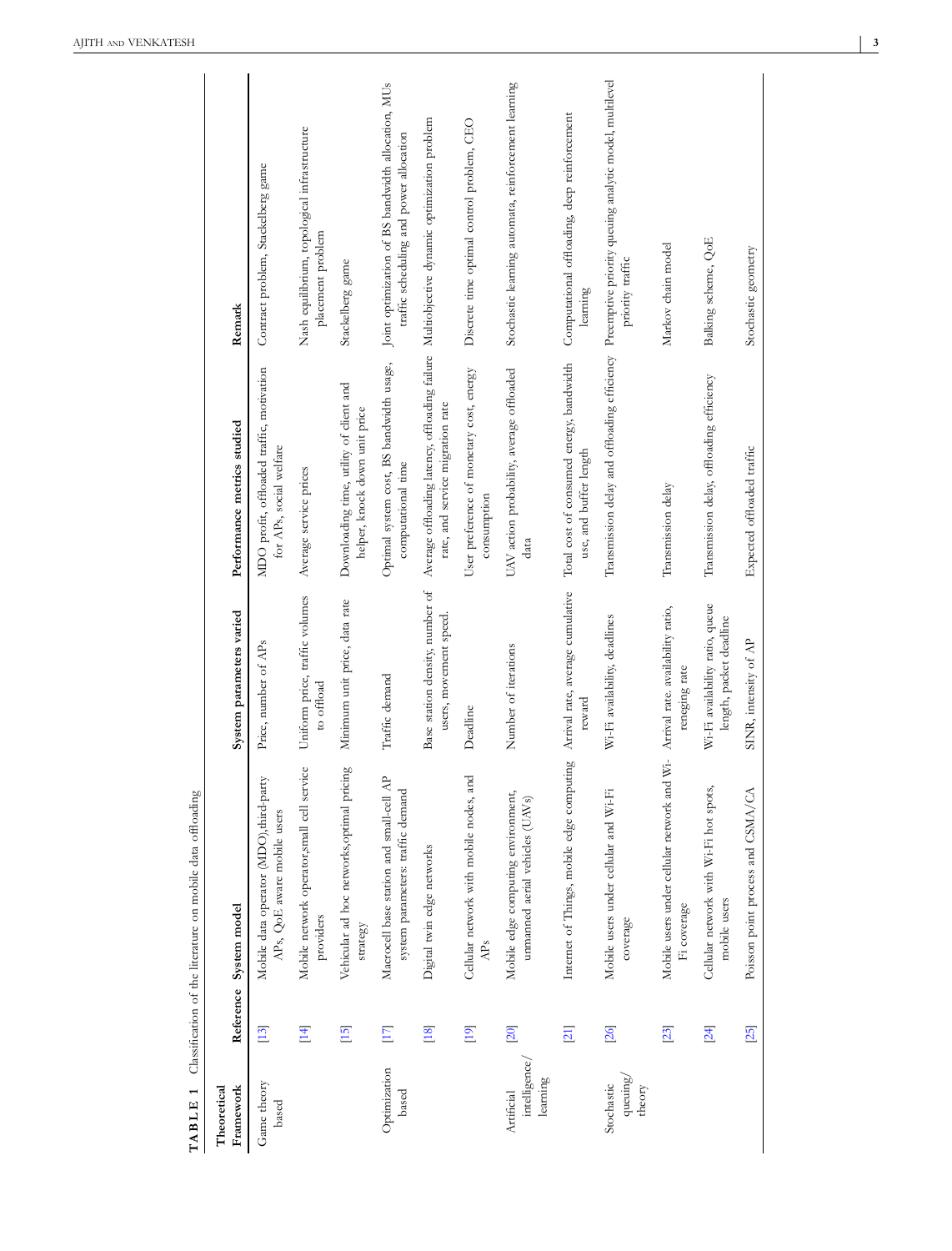ensures QOS for different types of traffic. The purpose of this report is to fill this gap.

The unique contribution of our work and how it differs from existing related literature are as that:

- 1. Mehmeti et al. [23] analysed delayed mobile data offloading, but they do not consider the case of multiple-class traffic. We deal with multiclass traffic and show its benefit for QoS enhancement.
- 2. We derive the average transmission time of offloaded and reneged packets and mathematical validation of balking compared with the reference [24]. Furthermore, Ajith Venkatesh [24] deal with only single-class packets with no concept of priority. In the current work using Markov chain and priority queuing theory, we show how prioritisation along with balking improves QoS.
- 3. Our proposed idea of balking appropriate packet is equivalent to the optimal solution derived for the optimization problem in Cheung and Huang [16].
- 4. Our work differs from that of Xu et al. [26] because we consider multiple-class traffic in delayed offloading scenario and also show that balking can further improve QoS.
- 5. Unlike previous work in the literature, we derive the transmission delay of both offloaded and reneged packets. For the first time, the concept of a virtual waiting time and level crossing technique is used to analyse the formation of a queue in mobile data offloading.

#### **3** | **DELAYED OFFLOADING**

In this section, we consider prioritising the traffic of a user as a technique to improve QoS in delayed offloading. We first derive and critically analyse the factors contributing to the average transmission delay of high-priority packets. This analysis should help us arrive at a QoS enhancement scheme that reduces transmission delay.

#### **3.1** | **System model**

We consider a mobile node that roams randomly and therefore enters and leaves zones with Wi-Fi coverage area randomly. We consider that the network traffic can be categorised into two classes based on QoS requirements. The packet generation process of class 1 and class 2 traffic is modelled as a Poisson process with rate  $\lambda_1$  and  $\lambda_2$ , respectively. Class 1 is given preemptive priority over class 2. We assume packet size to be exponentially distributed with mean *κ* for both the classes. Each packet has a deadline that is exponentially distributed with parameter  $\gamma_1$  and  $\gamma_2$  for class 1 and class 2 packets, respectively. All packets wait in the queue for transmission over WLAN. If transmission is not started before the expiry of deadline, the packet gets reneged and it is transmitted over the cellular network. Furthermore, we assume there is no queuing delay for transmission over the cellular network because it is usually assumed in the literature

[3]. The effect of a finite cellular delay will be probed in Subsection 5.2. Let the Wi-Fi data rate be denoted as  $R_W$ . The availability of the Wi-Fi network is modelled as an ON-OFF alternating renewal process with ON and OFF periods being exponentially distributed with parameters  $\alpha$  and  $\beta$ , respectively [28].

The whole system can be modelled as a queue with the following characteristics: (1) preemptive priority for class 1 over class 2, (2) packets renege on deadline expiration, (3) the server breakdown is governed by the ON-OFF process, and (4) server services are at rate  $\mu = \frac{R_W}{\kappa}$  for both class 1 and class 2 when Wi-Fi is ON. Transmission delay and offloading efficiency are the metrics in which we are interested in delayed offloading. Transmission delay (*T*) is defined as the average queueing delay before packet transmission begins via either the cellular network or WLAN. Offloading efficiency (*η*) is the fraction of packets that are transmitted over WLAN.

# **3.2** | **Derivation of transmission delay**

In this section, we analyse the stochastic process characterising the virtual waiting time of class 1 packets using the level crossing method [29]. The analysis will help us to derive formulas for (1) the average transmission delay of offloaded class 1 packets,  $T_{S_1}$ , and (2) the average transmission delay of reneged class 1 packets,  $T_{R_1}$ .

Virtual waiting time [30] is defined as the time for which a hypothetical packet arriving at time *t* would have to wait before commencing service. Figure 1 shows typical realisations of  $V_1(t)$ , the virtual waiting time of class 1 packets, and  $K(t)$ , the Wi-Fi availability status.  $V_1(t)$  has a value of 0 when queue is empty of class 1 packets and the server status is ON. The time interval during which  $V_1(t)$  has a value of 0 is called the idle period (IP). While the queue is empty of class 1 packets  $(V_1(t) = 0)$ , an initial jump in  $V_1(t)$  can be due to either server breakdown (time instant *m* of Figure 1) or a packet arrival while the server is  $ON$  (time instant  $a_1$  of Figure 1). The time interval when  $V_1(t)$  has a value greater than 0 is called the busy period (BP). After the initial jump, the virtual waiting time decreases at rate  $V_1'(t) = -1$  until it reaches 0 if there is no packet arriving within that duration. If a new packet arrives before  $V_1(t)$  reaches 0, the virtual waiting time jumps by a value corresponding to the completion time of the new packet. The completion time of the packet, *C*, is defined as the time the instant service of a packet is started until the completion of the service, including all service unavailability periods as a result of server breakdown (denoted as  $C_i$  for *i*th class 1 packet). Because we follow preemptive priority for class 1 over class 2, the Laplace Stieltjes transform (LST) of density function of *C* has been derived in Ajith and Venkatesh [24] as:

$$
L\{f_C(x)\}(s) = \frac{\mu}{s+\mu} \left[ \frac{1 - \frac{\alpha\beta}{(\mu+\alpha)(\mu+\beta)}}{1 - \frac{\alpha\beta^2}{(\mu+\alpha)(\mu+\beta)(s+\beta)}} \right] \tag{1}
$$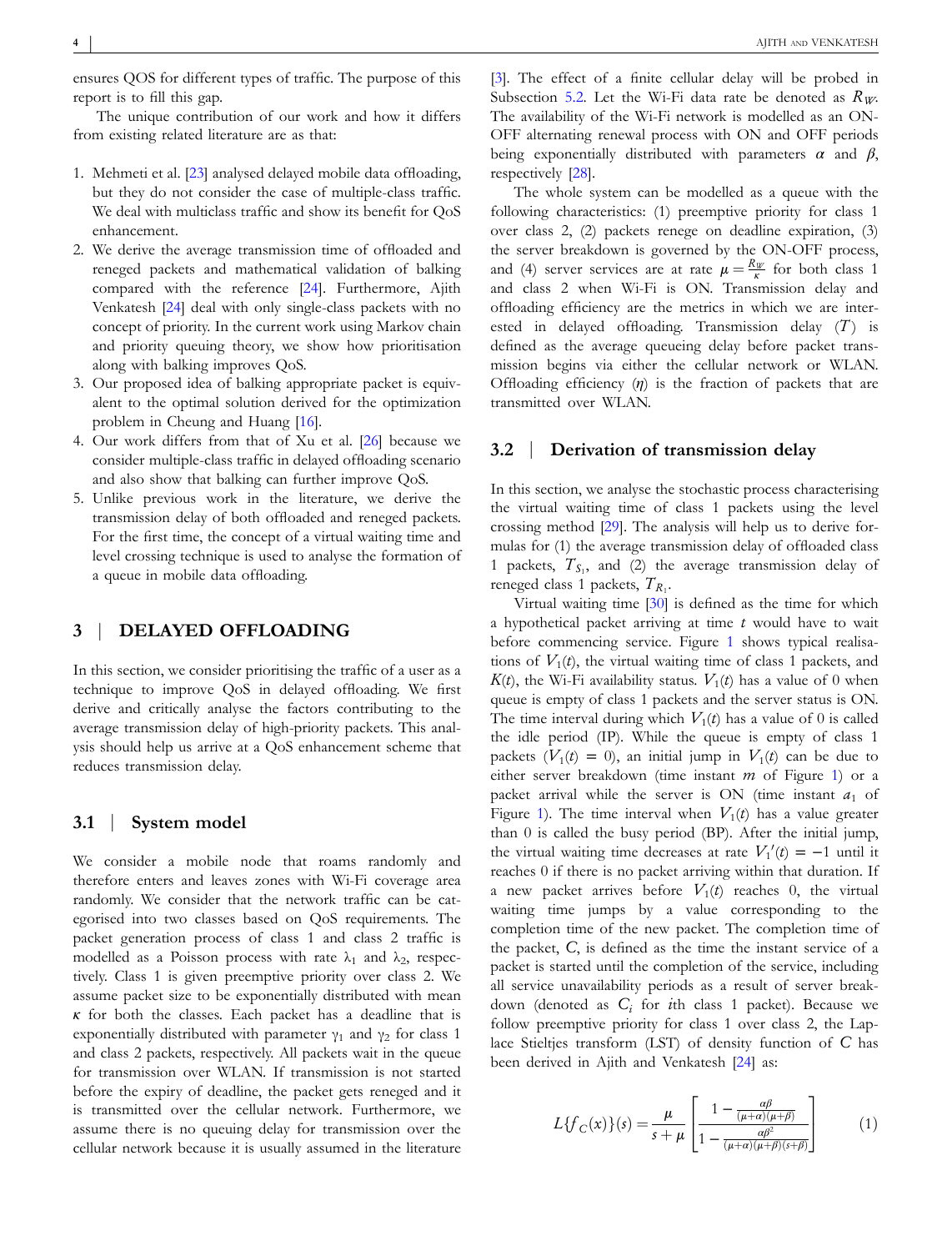#### **TABLE 2** Comparison with related work

|                            | Our proposed model                                                                                                                        | Xu et al. [26]                                                                                                                                         | Mehmeti and Spyropoulos [23]                                                                                                                 |
|----------------------------|-------------------------------------------------------------------------------------------------------------------------------------------|--------------------------------------------------------------------------------------------------------------------------------------------------------|----------------------------------------------------------------------------------------------------------------------------------------------|
| System parameter used      | $k_1 = k_2 = 2.5$ MB, $R_{av} = 2$<br>Mbps, $d_1 = 30s$ ,<br>$d_2 = 5$ min, AR = 0.75<br>$\lambda_1 = 0.09$ packet/s $\lambda_2 = 0.1$    | Pedestrian case<br>$k_1 = k_2 = 2 \text{ MB } R_{av} = 1.97$<br>Mbps $d_1 = 60$ min<br>$d_2 = 30$ min AR = 0.75<br>$\lambda_1 = 0.5, \lambda_2 = 0.1$  | Vehicular case<br>$k_1 = k_2 = 2.27$ MB<br>$R_{\eta\eta} = 1.28$ Mbps $d_1 = 30$ s,<br>60s AR = $0.11$ . Single class<br>arrival rate is 0.1 |
| Average transmission delay | From Figure 4a,b of current<br>paper: delay of high-<br>priority data is 10.8 s and<br>delay of low-priority data is<br>$75 - 150$ s      | From Figure 4a,b of Xu et al.<br>[26]: delay of high-priority<br>data and low-priority data<br>is around 25 s (for<br>$\lambda_2 = 0.1$                | From Figure 5 of Mehmeti and<br>Spyropoulos [23]: for $d_1 = 30$<br>s, delay of data is 23 s. For<br>$d_1 = 60$ s, delay of data is<br>42 s. |
| Offloading efficiency      | From Figure 5b of current<br>paper: offloading<br>efficiency of class 1 packet<br>is $44\%$ and class 2 is $36\%$<br>at $\lambda_2 = 0.1$ | From Figure 9 of Xu et al.<br>$[26]$ : offloading efficiency<br>of class 2 is 18% for<br>$AR = 0.1$ and $\lambda_1 = 0.1$ ,<br>$deadline = 30-90$ min. |                                                                                                                                              |
| Reneging probability       | From Figure 6a of current<br>paper: probability of<br>reneging is 0.23 for class 1<br>and 0.4 for class 2 at<br>$\lambda_2 = 0.1$         |                                                                                                                                                        | From Table II of Mehmeti and<br>Spyropoulos $[23]$ : probability<br>of reneging is 0.867 for<br>$deadline = 60$ s                            |

Because the completion time includes service unavailability periods, the virtual waiting time does not jump for OFF duration. However, the initial jump in virtual waiting time can be the result of service unavailability periods. The virtual waiting time of class 1 does not jump for the arrival of class 2 packets  $(b_1,b_2 \text{ and } b_3)$  because class 1 packets have preemptive priority over class 2. Also, the virtual waiting time does not jump for class 1 packets that renege before the BP ( $a_2$  and  $a_7$ ), because they do not contribute to the virtual waiting time of future packet arrivals.

Figure 1 shows that the whole system can be modelled as an alternating regenerative process that alternates between *BP* and *IP*. The probability density function of the virtual waiting time of the class 1 packet,  $f_{V_1}(x)$ , can be written as:

$$
f_{V_1}(x) = f_{V_1}(x|IP)P(IP) + f_{V_1}(x|BP)P(BP) \tag{2}
$$

based on whether a packet arrival event occurs during *BP* or *IP*. Here, *P*(*IP*) and *P*(*BP*) are the probability that an arrival takes place in a IP or BP, respectively. According to the Poisson arrivals see time averages property [31], *P*(*IP*) and *P*(*BP*) can be formulated as:

$$
P(IP) = \frac{E[IP]}{E[IP] + E[BP]}.\tag{3}
$$

$$
P(BP) = 1 - P/IP)
$$
\n<sup>(4)</sup>

Because IP ends owing to a packet arrival or service interruption,  $E[IP] = \frac{1}{\lambda_1 + a}$ . Here,  $E[BP]$  has been derived in Equation (3) of Ajith Venkatesh [24]. Taking the Laplace transform on both side of Equation (2), the LST of  $f_{V_1}(x)$  in Equation (2) is given by:

$$
L{fV1(x)}(s) = L{fV1(x | IP)}(s)P(IP)+ L{fV1(x | BP)}(s)P(BP)
$$
 (5)

Because any packets arriving during *IP* are served immediately,

$$
L\{f_{V_1}(x \mid IP)\}(s) = 1.
$$
 (6)

To find the LST of  $f_{V_1}(x)$ , we have to derive the LST of  $f_{V_1}(x|BP)$ .

For further analysis, we use the level crossing method [29]. Consider the particular value  $V_1(t) = x$  as a level as shown in Figure 1. A downcrossing of level *x* is a left-continuous hit of level *x* from above [29]. An upcrossingof level *x* is defined as the jump, which starts at a value below level *x* and ends at a value above level *x*. For example, an instant of downcrossing and upcrossing of level  $x$  can be seen at time  $h$  and time  $a_1$ , respectively in Figure 1. Downcrossing rate of level *x* is the number of downcrossings of level *x* per unit time. Similarly, the upcrossing rate of level *x* is the number of upcrossings of level *x* per unit time. The basic level crossing argument states that for every level *x* and every sample path, in the long run, the total downcrossing rate is equal to the total upcrossing rate [29].

The downcrossing rate of level *x* during *BP* is given by the probability density function (PDF) of  $V_1$  conditioned on  $BP$ ,  $f_{V_1}(x|BP)$ . The upcrossing rate of level *x* during *BP* can be calculated as the sum of the upcrossing rate of level *x* from level 0 and the upcrossing rate of level *x* from any level  $y \in (0, x)$ . Let *IJ* correspond to a random variable representing the initial jump of virtual waiting time from *IP*, and  $F_I(x)$  be its distribution function. While queue is empty, an initial jump in  $V_1(t)$  can either result from server breakdown or be due to a packet arrival while the server is ON. Therefore,  $F_{II}(x)$  can be formulated as: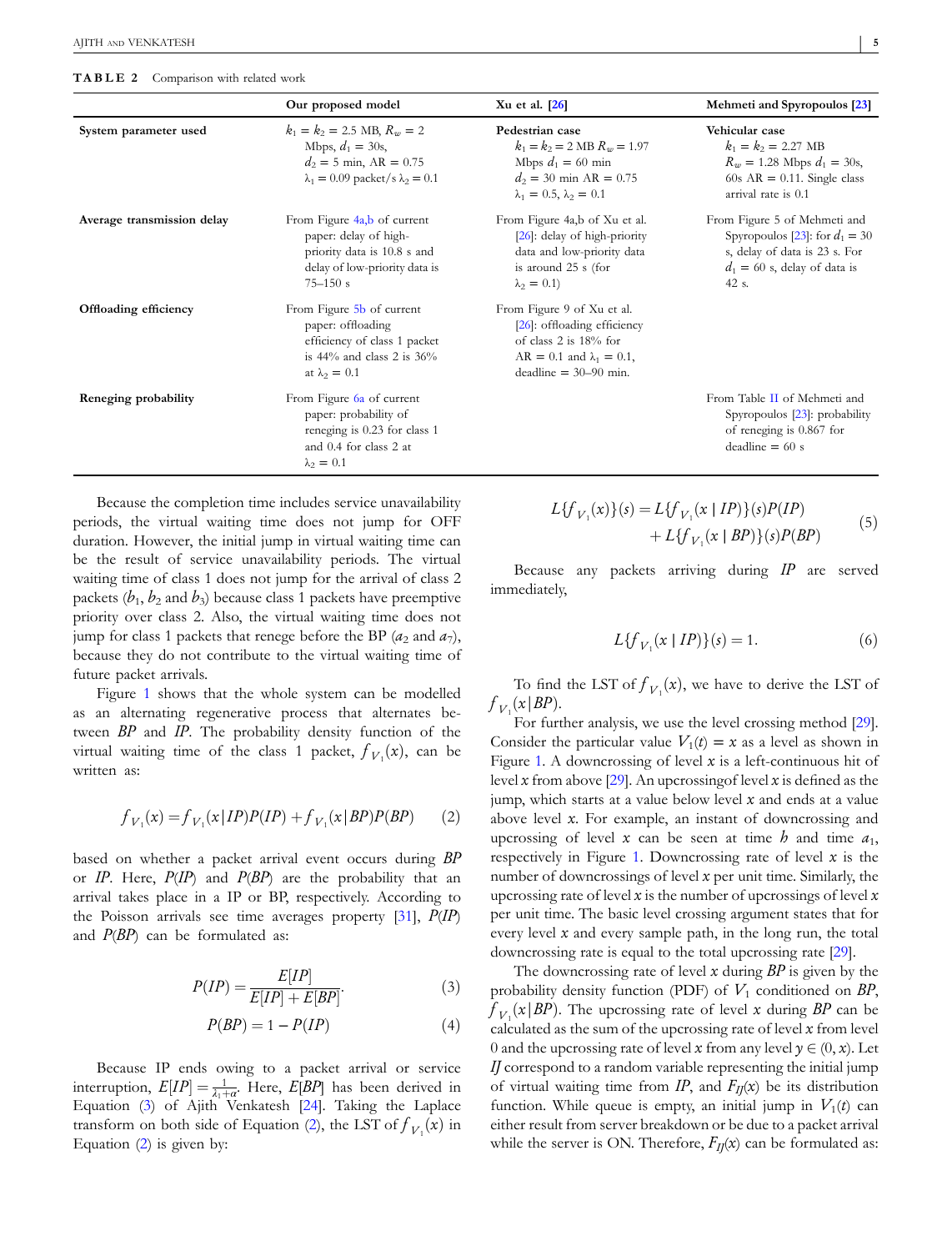$$
F_{IJ}(x) = \frac{\alpha}{\alpha + \lambda_1} F_Y(x) + \frac{\lambda_1}{\alpha + \lambda_1} F_C(x) \tag{7}
$$

The upcrossing rate of level *x* during *BP* from level 0 is the rate at which the initial jump exceeds  $x$ .  $\overline{F}_{IJ}(x)$  is the probability with which the initial jump exceeds level *x*. Because the initial jump occurs only once during *BP*, the upcrossing rate of level *x* during *BP* from level 0 is given by  $\frac{F_H(x)}{F(BP)}$  $E[BP]$ .

In BP, the virtual waiting time jumps by a value corresponding to the completion time of the packet. Given  $v$  as the initial virtual waiting time (the starting point of the jump), for the jump to cross level  $x$ , the completion time must be greater than  $x - v$ . The probability of upcrossing level x from level v owing to a packet arrival is given by  $P(C \geq x - v)$ , which is the complementary CDF of *C* evaluated at  $\overline{x} - \overline{v}$ ,  $\overline{F}_C(\overline{x} - \overline{v})$ . A packet will stay in queue if its deadline, *d*, is greater than the virtual waiting time.  $P(d \ge v)$  is the probability with which the packet will not renege, which is the complementary CDF of the deadline distribution evaluated at *v*, that is, *e* −*γ*1*v* . Only packets that are not reneged change  $V_1(t)$  upon their arrival. Therefore,  $\overline{F}_C(x-v)e^{-\gamma_1 v}$  is the probability that upcrossing from level *v* crosses level *x*.  $f_{V_1}(v|BP)$  is the probability that the virtual waiting time has value  $v$  over  $BP$ . Integrating  $v$  from 0 to  $x$ gives the probability of crossing level *x* from level (0, *x*) over *BP*. Multiplying by the arrival rate gives the required upcrossing rate of level *x* during *BP* from any level  $\gamma \in (0, x)$ .

Using the level crossing method [29], on equating the downcrossing rate to upcrossing rate, we get:

$$
f_{V_1}(x|BP) = \frac{\bar{F}_{IJ}(x)}{E[BP]} + \lambda_1 \int_0^x \bar{F}_C(x-v) e^{-\gamma_1 v} f_{V_1}(v|BP) dv \tag{8}
$$

This is a Volterra integral equation of the second kind [32] which can be solved by recursion. Similar to the analysis in Iravani and Balcıoglu [33], we get the LST of  $f_{V_1}(x|BP)$  as:

$$
L\{f_{V_1}(x|BP)\}(s) = \frac{L\{\bar{F}_{IJ}(x)\}(s)}{E[BP]} + \frac{\lambda_1 L\{\bar{F}_C(x)\}(s)\Phi_{m-1}(s+\gamma_1)}{E[BP]} \tag{9}
$$



where  $L\{\overline{F}_{IJ}(x)\}(s)$  and  $L\{\overline{F}_C(x)\}(s)$  are the LST of complementary distribution of the initial jump and completion time, respectively, and  $m$  is the number of recursions.  $\Phi_i(s)$  can be written as:

$$
\Phi_1(s) = L\{\bar{F}_{IJ}(x)\}(s)
$$
  

$$
\Phi_m(s) = L\{\bar{F}_{IJ}(x)\}(s) + \lambda_1 L\{\bar{F}_C(x)\}(s)\Phi_{m-1}(s+\gamma_1) \quad (10)
$$

Substituting Equations  $(3)$ ,  $(4)$ ,  $(6)$  and  $(9)$  into Equation  $(5)$ yields the LST of  $f_{V_1}(x)$  as:

$$
L\{f_{V_1}(x)\}(s) = \frac{(\lambda_1 + \alpha)}{1 + (\lambda_1 + \alpha)E[BP]} \left[\frac{1}{\lambda_1 + \alpha} + L\{\overline{F}_{IJ}(x)\}(s) + \lambda_1 L\{\overline{F}_C(x)\}(s)\Phi_{m-1}(s+\gamma_1)\right]
$$
\n(11)

The LST of the distribution function of the transmission delay of the offloaded/served packet according to Stanford [34] can be derived as:

$$
L\{F_{T_{S_1}}(x)\}(s) = \frac{L\{f_{V_1}(x)\}(s)|_{s=s+\gamma_1}}{s\eta_1}
$$
(12)

where  $\eta_1$  is the offloading efficiency of class 1 packets. According to Ajith and Venkatesh [24], this can be derived as:

$$
\eta_1 = \frac{\mu}{\lambda_1} \frac{E[BP]}{E[BP] + E[IP]} \frac{\beta}{\beta + \alpha} \tag{13}
$$

The average transmission delay of the offloaded/served packet,  $T_{S_1}$ , can be calculated by:

$$
T_{S_1} = -L\{f_{T_{S_1}}(x)\}'(s)|_{s=0}
$$
\n(14)

where:

$$
L{f_{T_{S_1}}(x)}(s) = sL{F_{T_{S_1}}(x)}(s) + f_{T_{S_1}}(0).
$$

**FIGURE 1** Sample realization of Wi-Fi availability,  $K(t)$ , and virtual waiting time of class 1,  $V_1(t)$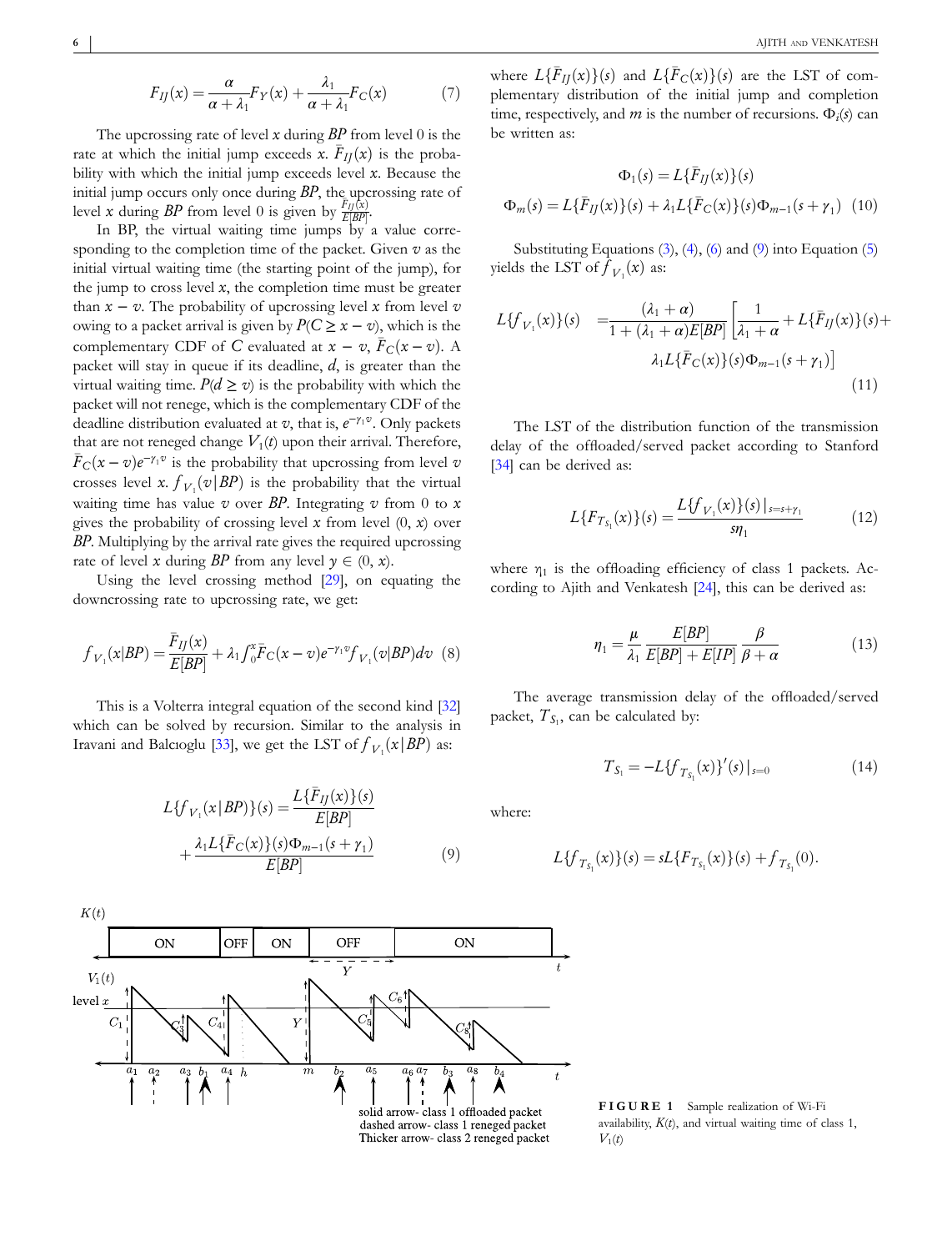

**FIGURE 2** Transmission delay of class 1 reneged packets,  $T_{R_1}$ , transmission delay of class 1 served or offloaded packets,  $T_{S_1}$  and overall transmission delay of class 1 packets,  $T_1$ , for different class 1 deadline,  $d_1$  $(Params: \lambda_1 = 0.09/\text{sec}, \lambda_1 = \kappa_2 = 2.5 \text{ MB}, R_W = 2Mbps, AR = 0.75)$ . Lines represent analytical results and the corresponding markers denote simulation results

The average transmission delay of class 1 packets in the mobile data offloading scheme, *T*<sup>1</sup> , can be calculated as [34]:

$$
T_1 = \frac{1 - \eta_1}{\gamma_1}.\tag{15}
$$

The relationship between  $T_{S_1}, T_{R_1}$  and  $T_1$  can be written as:

$$
T_1 = T_{S_1} \eta_1 + T_{R_1} (1 - \eta_1) \tag{16}
$$

Therefore, the average transmission delay of the reneged packet,  $T_{R_1}$ , is:

$$
T_{R_1} = \frac{T_1 - T_{S_1} \eta_1}{1 - \eta_1} \tag{17}
$$

Equations (14) and (17), which give the average transmission delay of offloaded and reneged packets, respectively, are the final results of the section.

### **3.3** | **Results**

To validate the analytical model, extensive simulations were carried out in MATLAB [35]. A node is simulated by generating Poisson traffic of class 1 and class 2. The Wi-Fi data rate is assumed to be 2 Mbps. Because delayed offloading could afford to transmit a larger packet than on-the-spot offloading, a packet length of 2.5 MB is assumed in the simulation. Wi-Fi connectivity is assumed to be available three-fourths of the

time  $AR = 0.75$ , as obtained in measurement studies in [9]. Because class 1 has preemptive priority over class 2, the arrival process of class 2 is immaterial in the analysis of transmission delay for class 1. In Figures 2–6, lines represent analytical results and the corresponding markers denote simulation results.

The transmission delay of offloaded class 1 packets,  $T_{S_1}$ , transmission delay of reneged class 1 packets,  $T_{R_1}$ , and transmission delay of class 1 packets,  $T_1$  are plotted in Figure 2 for different deadlines of class 1. The transmission delay of reneged class 1 packets is larger than the transmission delay of offloaded class 1 packets.  $T_1$  is a weighted sum of  $T_{R_1}$  and  $T_{S_1}$ . Thus, to reduce  $T_1$  when  $T_{R_1}$  is higher than  $T_{S_1}$ , there is a need to balk appropriate packets. The reneged packets do not contribute to offloading efficiency. However, they increase the average queuing delay. If we could identify packets that are likely to be reneged, and if they are made to balk and routed to cellular network directly, the performance of the delayed offloading scheme can be improved.

# **4** | **DELAYED OFFLOADING WITH BALKING AND PRIORITY**

In this section, we analyse the system that includes prioritising traffic and appropriate balking to improve QoS in am delayed offloading scenario.

# **4.1** | **System model**

The system model is the same as the one in Section 3.1. The only change is that not all packets wait in the queue for Wi-Fi transmission; instead, the class *j* packet joins the queue with probability 1 –  $b_{(n)}^{(j)}$  $\binom{J}{n_1, n_2, k}$ , where  $n_1$  and  $n_2$  are the number of class 1 and class  $2$  packets in the queue, and  $k$  is the Wi-Fi service status at the time of the arrival of the corresponding packet.  $b_{\scriptscriptstyle (n)}^{(j)}$  $\alpha_{n_1,n_2,k}^{(0)}$  is the balking probability of the packet, which is the probability with which the packet upon arrival has to leave the queue without waiting in the queue.

# **4.2** | **Derivation of balking probability of a packet**

To derive the balking probability,  $b_{\mu}^{(j)}$  $\binom{0}{n_1,n_2,k}$ , we first derive the distribution function of the virtual waiting time,  $V_1(t)$  and  $V_2(t)$ , of class 1 and class 2, respectively.

Consider a packet whose arrival time is t' with deadline d. Let the tuple  $N(t') = [n_1 \ n_2]$ , denotes the status of the queue, where *n*<sup>1</sup> and *n*<sup>2</sup> indicate the number of class 1 and class 2 packets in the queue at *t'*. Let  $K(t') = k \in \{c, w\}$  be the Wi-Fi service status, where *w* denotes the time for which Wi-Fi and cellular connectivity are available, and *c* denotes the time for which only cellular connectivity is available. Let  $V_1(t')$  and  $V_2(t')$  be the virtual waiting time of class 1 and class 2 traffic, respectively.

Let  $T_0^{(j)}$   $(j \in \{1, 2\}$  denotes the class) be the time from instant  $t'$  until one of the packets in the queue enters the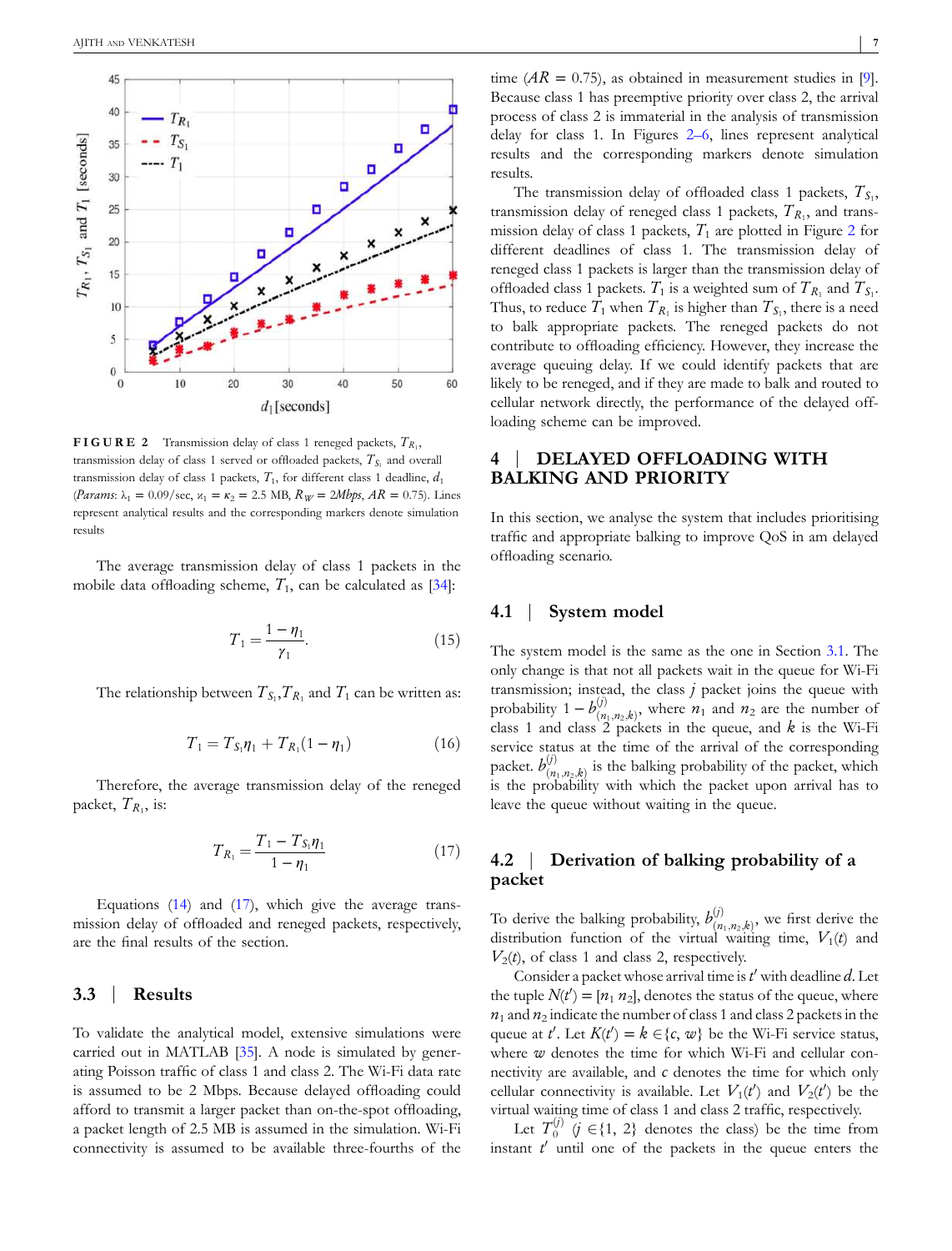

**FIGURE 3** 3D Markov chain model for delayed mobile data offloading with balking and priority. *b<sub>j</sub>* corresponds to  $b_{(j,n_1,n_2,k)}$ 

service by reducing number of packets in the queue by 1, if queue is not empty. In this case,  $T_0^{(j)}$  is equal to  $\overline{Y}_0$  if  $k = c$ , and equal to *C*, if  $\vec{k} = \vec{w}$ . If the queue is empty,  $T_0^{(j)}$  is the time from instant  $t'$  until the packet that has arrived enters into service.  $T_0^{(j)}$  is then equal to  $Y_{j}$  if  $k = c$ , and equal to 0, if  $k = w$ . From this discussion,  $T_0^{(j)}$  can be written as:

$$
T_0^{(j)} = \begin{cases} Y, & \text{if } k = c \\ C, & \text{if } k = w, \text{ queue non-empty} \\ 0, & \text{if } k = w, \text{ queue empty} \end{cases}
$$

 $T_i^{(1)}$  is the time from the instant the previous packet leaves the system until the *i*th class 1 packet leaves the system,  $1 \le$  $i \leq n_1$ . Similarly,  $T_i^{(2)}$  is the time from the instant the previous packet leaves the system until the *i*th class 2 packet leaves the system,  $1 \leq i \leq n_2$ :

$$
T_i^{(j)} = \begin{cases} C & w.p. & P(H_{j,i} > C) \\ 0 & w.p. & P(H_{j,i} < C) \end{cases}
$$

Here,  $H_{j,i} \sim \text{Exp}(i\gamma_j)$ , is the reneging rate of class *j* when the number of class *j* packets waiting in the queue is *i*. Also,

$$
P(H_{j,i} < C) = \int_{0}^{\infty} f_C(x) F_{H_{j,i}}(x) dx
$$

and:

$$
P(H_{j,i} > C) = 1 - P(H_{j,i} < C)
$$

Here  $f_C(x)$  is the PDF of *C* and  $F_{H_{j,i}}(x)$  is the cumulative distribution function of *Hj*,*<sup>i</sup>* .

Given  $N(t') = [n_1 \ n_2]$  and  $K(t') = k$ , we get:

$$
V_1(t') = T_0^{(1)} + \sum_{i=1}^{n_1} T_i^{(1)}
$$
 (18)

$$
V_2(t') = T_0^{(2)} + \sum_{i=1}^{n_2} T_i^{(2)} + \sum_{i=1}^{n_1} T_i^{(1)}
$$
(19)

Taking the Laplace transform on both side of Equations (18) and (19), the LST of the virtual waiting time,  $V_i$  of class *j* packet, *j*  $\mathcal{L}\{1, \text{ two}\}$  given  $N(t') = [n_1 \ n_2]$  and  $K(t') = k$ , is:

$$
L_{V_1}(s \mid (N(t') = [n_1 \ n_2], K(t') = k))
$$
  
=  $L_{T_0}^{(1)}(s) \prod_{i=1}^{n_1} L_{T_i}^{(1)}(s)$  (20)

$$
L_{V_2}(s \mid (N(t') = [n_1 \ n_2], K(t') = k))
$$
  
=  $L_{T_0}^{(2)}(s) \prod_{i=1}^{n_2} L_{T_i}^{(2)}(s) \prod_{i=1}^{n_1} L_{T_i}^{(1)}(s)$  (21)

where  $L_{T}^{(j)}$  $T_i^{(j)}(s)$  is the LST of  $T_i^{(j)}$ :

$$
L_{T_0}^{(j)}(s) = \begin{cases} \frac{\beta}{s+\beta}, & \text{if } k = 0\\ L_C(s), & \text{if } k = 1 \text{ queue non-empty} \\ 1, & \text{if } k = 1, \text{ queue empty} \end{cases}
$$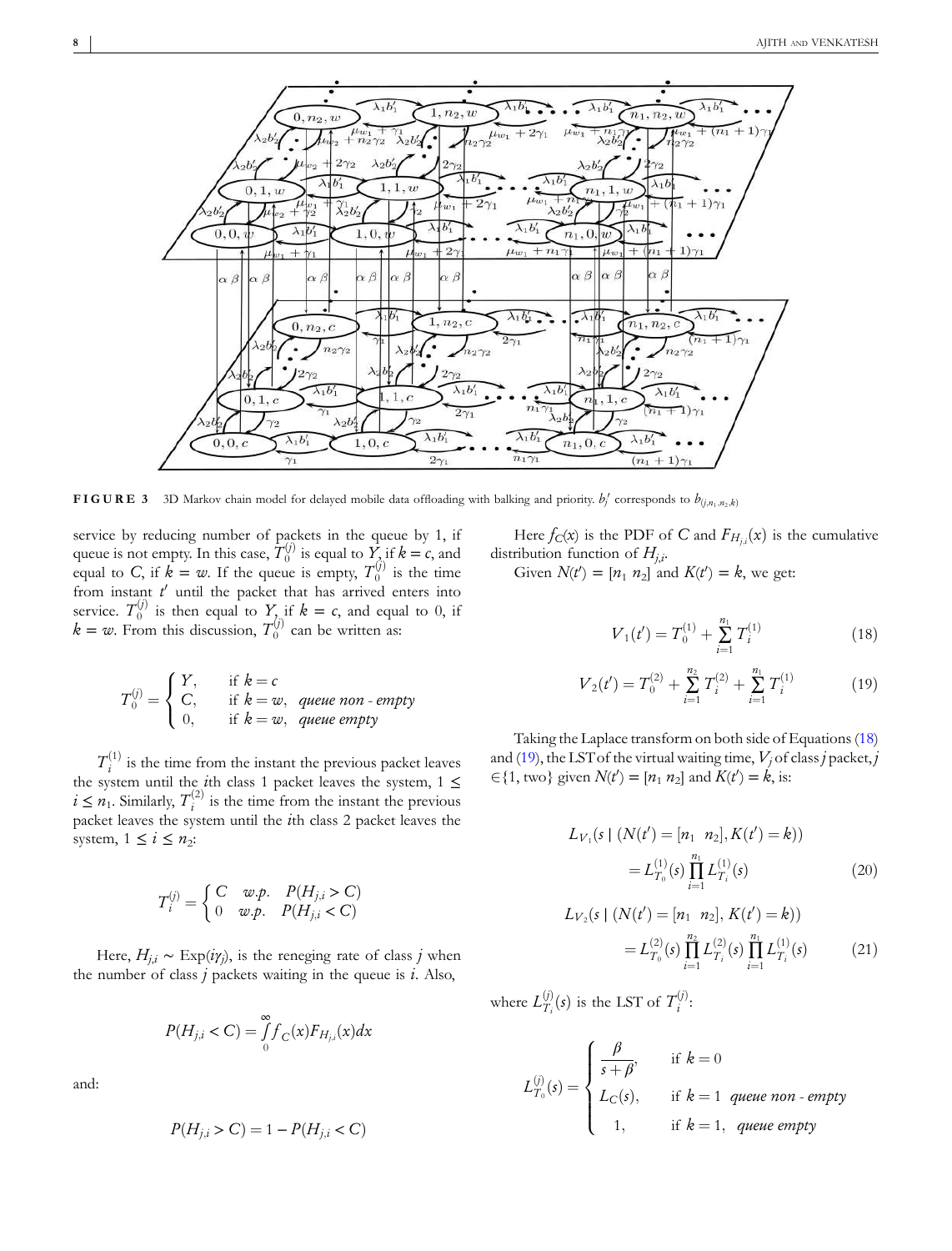AJITH AND VENKATESH

$$
L_{T_i}^{(j)}(s) = L_C(s)P(H_{j,i} > C) + 1P(H_{j,i} < C)
$$
 (22)

The conditional CDF of the virtual waiting time, *V<sup>j</sup>* of the class *j* packet, can be derived as:

$$
F_{V_j}(v_j \mid (N(t') = [n_1 n_2], K(t') = k)) =
$$
  

$$
L^{-1} \left\{ \frac{L_{V_j}(s \mid (N(t') = [n_1 n_2], K(t') = k))}{s} \right\}(x) \mid_{x = v_j}
$$
 (23)

Because the number of class 1 and class 2 packets in the queue are  $n_1$  and  $n_2$ , respectively, and the Wi-Fi service status is *k*, the probability that  $V_j$  is less than  $d'$  is given by:

$$
F_{V_j}(v_j \mid (N(t') = [n_1 n_2], K(t') = k))|_{v_j = d'}
$$

**Algorithm 1** Balking

1: Variables: Class  $j \in \{1, 2\};$ > 1 high priority, 2- low priority Status  $K = k \in \{c, w\};$  $\triangleright$  c Wifi OFF, w Wifi ON Deadline  $d$ : Queue length  $n_1$ ; ► Length of Class 1 queue Queue Length2  $n_2$ : > Length of Class 2 queue  $\bullet$  $h<sup>1</sup>$ ► Balking Probability procedure  $Balk\_OR\_NOT((j, n_1, n_2, k, d))$  $2:$  $\mathcal{R}$  $N(t') = [n_1 n_2]$  $4:$  $K(t') = k$ Switch $(j)$ do  $\sim$  $6<sup>1</sup>$  $Case 1$  $V_1(t') = T_0^{(1)} + \sum_{i=1}^{n_1} T_i^{(1)}$  $7:$  $L_{V_1}(s \mid (N(t'), K(t'))) = L_{T_0}^{(1)}(s) \prod_{i=1}^{n_1} L_{T_i}^{(1)}(s)$  $8$  $\overline{Q}$  $F_{V_1}(v_1 \mid (N(t'), K(t'))) = L^{-1} \left\{ \frac{L_{V_1}(s \mid (N(t'), K(t')))}{s} \right\}(x) \mid_{x=v_1}$ **If**  $(k = w)$ <br>  $b = 1 - F_{v_1}(d | N(t') = [n_1, n_2], k = w)$ <br> **elseif**  $k = c$  $10<sub>i</sub>$  $11:$ elseif  $k = c$  $12:$ elseif  $k = c$ <br>  $b = 1 - F_{v_1}(d | N(t') = [n_1, n_2], k = c)$ <br>
endif  $13:$  $14:$ **Case2**:<br> $V_2(t') = T_0^{(2)} + \sum_{i=1}^{n_2} T_i^{(2)} + \sum_{i=1}^{n_1} T_i^{(1)}$  $15<sub>i</sub>$  $16<sub>i</sub>$  $17:$  $L_{V_2}(s\mid (N(t'),K(t'))) = L_{T_0}^{(2)}(s) \prod_{i=1}^{n_2} L_{T_i}^{(2)}(s) \prod_{i=1}^{n_1} L_{T_i}^{(1)}(s)$  $18:$  $F_{V_1}(v_1 \mid (N(t'), K(t'))) = L^{-1} \left\{ \frac{L_{V_1}(s \mid (N(t'), K(t')))}{s} \right\}(x) \mid_{x=v}$  $19:$ If  $(k = w)$  $b = 1 - F_{v_2}(d | N(t') = [n_1, n_2], k = w)$  $20:$ 

 $21:$ elseif  $k = c$  $b = 1 - F_{v_2}(d | N(t') = [n_1, n_2], k = c)$  $22:$ endif  $23$  $24:$ endSwitch  $25:$  $if(b < rand(0, 1))$ 26:  $if(j = 1)$  $27:$ Join Class 1 queue; 28 else Join Class 2 queue;  $29$  $30<sub>2</sub>$ endif  $31:$ else  $32:$ Balk:  $33:$ endif 34 endProcedure

Then, the balking probability of the class *j* packet,  $b_{(j,n_1,n_2,k)}$ , can be formulated as:

$$
b_{(j,n_1,n_2,k)} = 1 - F_{V_j}(d' \mid (N(t)) = [n_1 n_2], K(t') = k)). \tag{24}
$$

Algorithm 1, Balking, is the algorithm that every mobile node executes to make a balking decision. The algorithm takes as input (1) the class of the packet, (2) the deadline of the packet, (3) the queue length of the high- and low-priority queues, and (4) the Wi-Fi status at the time of arrival. Upon execution of the algorithm, the packet either joins the queue corresponding to its class or balks.

# **4.3** | **Derivation of transmission delay and offloading efficiency**

Based on the system model in Section 4.1, delayed offloading with balking and priority can be modelled as a 3D Markov chain with states  $(n_1, n_2, k)$ , as shown in Figure 3. Here,  $n_1 \in \{0, 1, ...\}$  denotes the number of class 1 packets waiting in the queue,  $n_2 \in \{0, 1, ...\}$  denotes the number of class 2 packets waiting in the queue, and  $k \in \{c, w\}$  denotes status of the Wi-Fi service. When the system is in state  $(n_1,$ *n*2 , *k*), class *j* packet arrival to the Wi-Fi queue happens with the rate,  $\lambda(1 - b_{(j,n_1,n_2,k)})$ , where  $b_{(j,n_1,n_2,k)}$  is as given in Equation (24).

Let  $\pi_{(n_1,n_2,k)}$  denote the steady-state probability of state  $(n_1,$ *n*<sub>2</sub>, *k*). Values of  $\pi_{(n_1,n_2,k)}$  can be found thus: Let *R* be the rate matrix corresponding to the Markov chain, and *π* be the steady-state vector for *R* with elements as  $\pi_{(n_1,n_2,k)}$ . To find the steady-state vector, notice that  $\pi R = 0$  [28]. Therefore,  $R^T \pi^T = 0$ , and to solve for  $\pi$ , we have to obtain the null space of  $R^T$ . After finding a vector in null space of  $R$ , a scalar multiple of that, which satisfies  $\sum_{k=c,w}\sum_{n_1=1}^{\infty}$  $\sum_{n_2=1}^{\infty} \pi_{(n_1,n_2,k)} = 1$ , gives  $\pi$ . Given the steady-state probabilities of states, we can determine the average number of class *j* packets in the queue as:

$$
E[N_j] = \sum_{k=c,w} \sum_{n_1=1}^{\infty} \sum_{n_2=1}^{\infty} n_j \pi_{(n_1,n_2,k)}
$$
(25)

The reneging rate of class *j* packets is the mean number of class *j* packets that get reneged per unit time, which is given by

$$
R_j = \gamma_j E[N_j] \tag{26}
$$

The balking rate of class *j* packets is the mean number of class *j* packets that do not join the queue per unit time:

$$
B_j = \lambda \sum_{k=c, w} \sum_{n_1=1}^{\infty} \sum_{n_2=1}^{\infty} b_{(j, n_1, n_2, k)} \pi_{(n_1, n_2, k)}
$$
(27)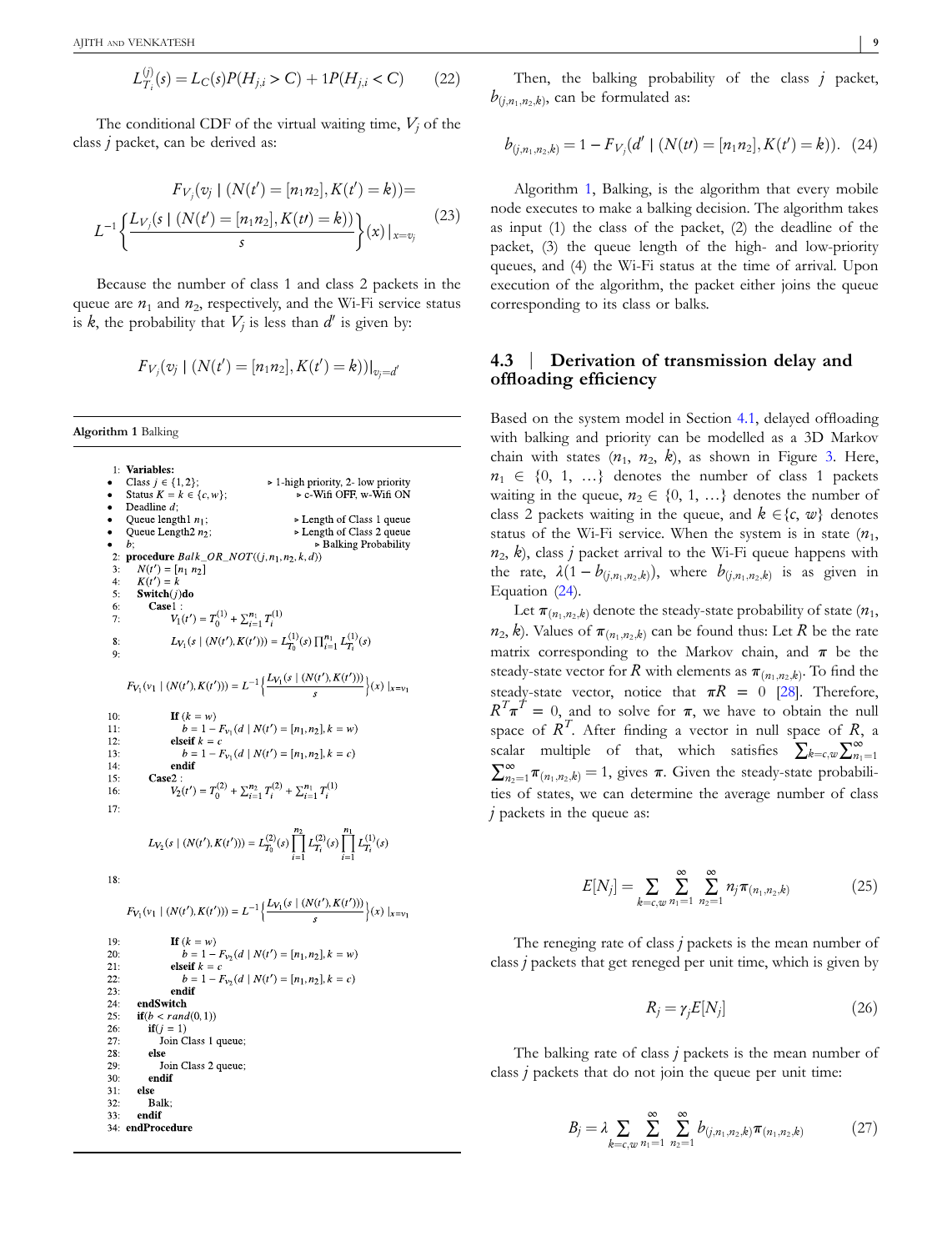$$
P_{R_j} = \frac{R_j}{\lambda_j} \tag{28}
$$

$$
P_{B_j} = \frac{B_j}{\lambda_j} \tag{29}
$$

Finally, the offloading efficiency of class *j* is given by:

$$
\eta_j = 1 - P_{R_j} - P_{B_j} \tag{30}
$$

and the transmission delay of class *j* is given by:

$$
T_{j} = \frac{E[N_{Q_{j}}]}{(\lambda - B_{j})} (1 - P_{B_{j}})
$$
\n(31)

where we assume balked packets contribute zero to transmission delay and use Little's law [36] with effective arrival rate *λ* − *B<sup>j</sup>* .

### **4.4** | **Exact analysis to virtual waiting time of class 2**

In deriving Equations (18) and (19), we made an exponential approximation for the PDF of the completion time.  $V_2(t')$  of the tagged class 2 packet as given in Equation (19) must include a term that accounts for the arrival of a high-priority class 1 packet that arrives after the arrival of a tagged class 2 packet but is served before the tagged packet. It can be accounted for by introducing a correction term, *Wadd*, whose derivation is as follows.

 $V_2(t')$  of the tagged class 2 packet as given in Equation (21) must include a term that accounts for the arrival of a high-priority class 1 packet that arrives after the arrival of a tagged packet but is served before the tagged packet. It can be accounted for by the term *G*, which is the BP generated by the class 1 packet during  $V_2(t')$ . Let  $V_2(t') = x$ . The Laplace transform of *G* given *x* can be derived as follows: Let *N* be the number of class 1 packets that arrive during time duration *x* and still present until the end of *x* (the number of packets arrived minus the number of packets reneged). According to Stanford et al. [34], it can be considered as an  $M/M/\infty$  queue with arrivals occurring at rate  $\lambda_1$ , according to a Poisson process, and move the process from state  $i$  to  $i + 1$ . Service times have an exponential distribution with parameter  $\gamma_1$ , and there are always sufficient servers such that every arriving job is served immediately. Transitions from state  $i$  to  $i - 1$ are at rate *iγ*<sup>1</sup> . Then, the PMF of *N* given *x* can be derived as [28]:

$$
P(N = j \mid x) = e^{\frac{\lambda_1}{\gamma_1}(1 - \gamma_1 x)} \frac{\left[\frac{\lambda_1}{\gamma_1}(1 - \gamma_1 x)\right]^j}{j!}
$$
 (32)

Then, the Laplace transform of *G* given *x* is given by:

$$
L_G(s \mid x) = \sum_{j=0}^{\infty} L_j(s) P(N = j \mid x)
$$
 (33)

where  $L_j(s)$  is the BP with *j* class 1 packets and is as given by Equation (2) of Iravani and Balcıoglu [33]. Therefore, the Laplace transform of *G* is given by:

$$
L_G(s) = \int_0^\infty L_G(s \mid x) v_2(x) dx \tag{34}
$$

where:

$$
v_2(x) = L^{-1}\Big\{L_{V_2}(s \mid (N(t)) = [n_1 \ n_2], K(t)) = k)\Big\} = L_{T_0}^{(2)}(s)\Big\}(x)
$$

Because calculation of Equation (34) is computationally complex, a correction term can be found as follows. Let *Wadd* be the average time required to serve class 1 packets that arrive after the arrival of the tagged class 2 packet but are served before class 1 owing to their preemptive priority. Let  $n_1$  and  $n_2$  be the number of packets in the queue at the time of the tagged class 2 arrival. Then, *Wadd* can be approximated as (without considering reneging of class 1 packets):

$$
W_{add} = \left(\frac{n_1}{\mu_1} + \frac{n_2}{\mu_2}\right) \frac{\lambda_1}{\mu_1} + W_{add} \frac{\lambda_1}{\mu_1}
$$
 (35)

Therefore,

$$
W_{add} = \frac{\rho_1}{1 - \rho_1} \left( \frac{n_1}{\mu_1} + \frac{n_2}{\mu_2} \right)
$$
 (36)

We then introduce the correction term to deadline *d* as  $d' = d - W_{add}$ , where  $W_{add}$  is the correction term added to incorporate the class 1 packet that arrived after the tagged class 2 packet. Therefore,  $W_{add}$  is as given by Equation (36) for  $j = 2$ and is equal to zero for  $j = 1$ .

#### **5** | **Results and discussion**

To validate the analytical model, extensive simulations were carried out in MATLAB [35]. A node is modelled to generate the Poisson traffic of class 1 and class 2. The Wi-Fi data rate is assumed to be 2 Mbps. A packet length of 2.5 MB is assumed. Wi-Fi connectivity is assumed to be available three-fourths of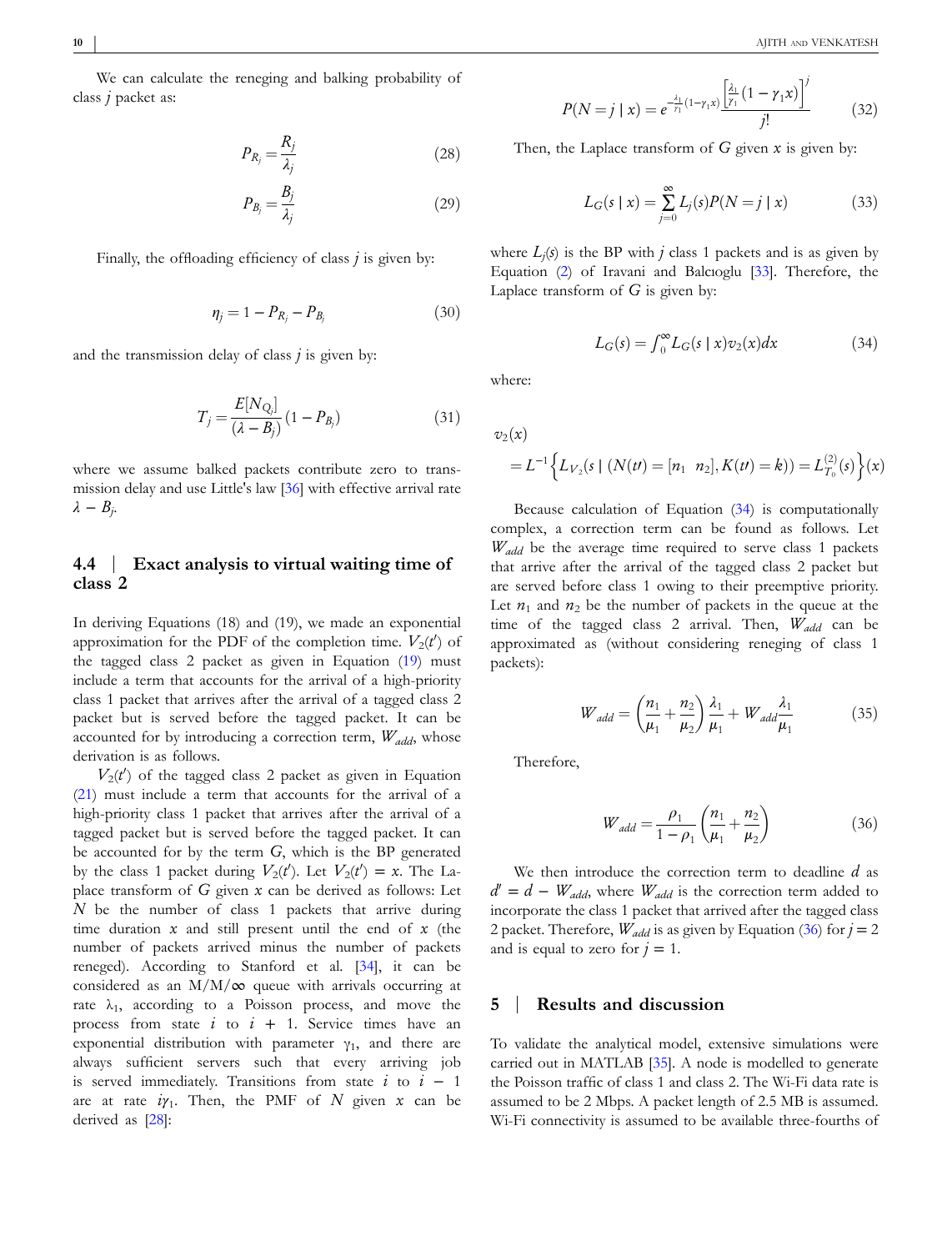the time  $AR = 0.75$ ). We consider the case in which high-class priority has a short deadline in terms of seconds, and low-class priority has a deadline in terms of minutes. Note that *MDO* corresponds to a standard variant of delayed mobile data offloading, and *MDOB* corresponds to the proposed scheme, mobile data offloading with balking.

The transmission delay for class 1 and class 2 for different  $\lambda_2$  is plotted in Figures 4a,b, respectively. Figure 4a shows that class 1 transmission delay is not affected by the class 2 arrival rate for both schemes because class 1 has preemptive priority over class 2. Although class 1 has a delay tolerance of 30 s, the transmission delay is much lower in prioritising class 1 traffic, as seen in Figure 4a. However, class 2 transmission delay increases with an increase in the class 2 arrival rate for both schemes, as seen in Figure 4b. Even the high-priority class 2 packets have a delay tolerance of 5 min, and the transmission delay is less than the delay tolerance in the range of  $\lambda_2$ , as shown in Figure 4b.

The transmission delay for MDOB is lower than transmission delay curve for MDO for both classes and for all values of  $\lambda_2$ . Hence, the transmission delay of both the classes can be reduced upon including balking. Our results are supported by the conclusion drawn in Cheung and Huang [16]. The optimal solution derived in that work [16] showed that when there are many packets waiting to be transmitted or when the deadline is close, the user should start transmitting via a cellular network immediately to minimise the overall cost.

Figure 5 shows the offloading efficiency of class 1 and class 2 packets. Although class 1 is given preemptive priority over class 2, the offloading efficiency of class 1 is not high. This is because class 1 has a shorter deadline of 30 s. Upon increasing  $\lambda_2$ , the offloading efficiency of class 1 is not affected because it has preemptive priority over class 2. However, the offloading efficiency of class 2 decreases. The offloading efficiency curve for MDOB is slightly lower than that of the MDO scheme for class 1. However, the offloading efficiency curve for MDOB is

slightly higher than the corresponding curve of MDO for class 2. This shows that for balking appropriate packets, although there is a slight decrease in offloading efficiency for class 1, there is an increase in offloading efficiency for class 2 as well.

The reneging and balking probability of class 1 and class 2 is plotted in Figure 6. The reneging probability of class 1 is unaffected by  $\lambda_2$ , and the reneging probability of class 2 increases upon increasing  $\lambda_2$  for both MDO and MDOB. The reneging probability is lower for MDOB compared with MDO for both classes.

#### **5.1** | **Comparison with related works**

Although a number of works are reported in the literature, as Table 1 shows, the references differ from one another in (1) system model and system parameters considered, (2) performance metrics analysed, (3) the analytical framework adopted, and (4) overall goal of the paper. Therefore, we confine comparison of our work with two closely related works [23,26]. Nonetheless, some differences in the system model and parameters probed exist [23,26]. As a result, we can make only qualitative comparisons of our work against those authors [23,26] and draw general inferences. The average delay (10.8 s) of high-priority data in our model is less compared with the delay of high- and low-priority data (25 s) of Xu et al. [26], and also with an average delay (23 to 42 s) of single-class data of Mehmeti and Spyropoulos [23]. This is achieved through prioritisation; as a result, the delay of low-priority data of our model is larger. Our model achieves a higher offloading efficiency *η* (44 and 36) compared with that of Xu et al. [26] is 18. Although the availability ratio of that work [26] is only 0.1 (which reduces  $\eta$ ), the deadline of 30 to 90 min of Xu et al. [26] favours higher *η*. Most important, the reneging rate of our model (0.23 for class 1 and 0.4 for class 2) is much lower compared with that of 0.867 of Mehmeti and Spyropoulos [23].



**FIGURE 4** Transmission delay for class 1 and class 2 for different  $\lambda_2$  (Parameters:  $\lambda_1 = 0.09$  packets/s,  $x_1 = \kappa_2 = 2.5$  MB,  $R_W = 2$  Mbps,  $d_1 = 30$  s,  $d_2 = 5$  min,  $AR = 0.75$ ). Lines (analysis) and corresponding symbols are simulation results. (a)T<sub>1</sub> and (b)T<sub>2</sub>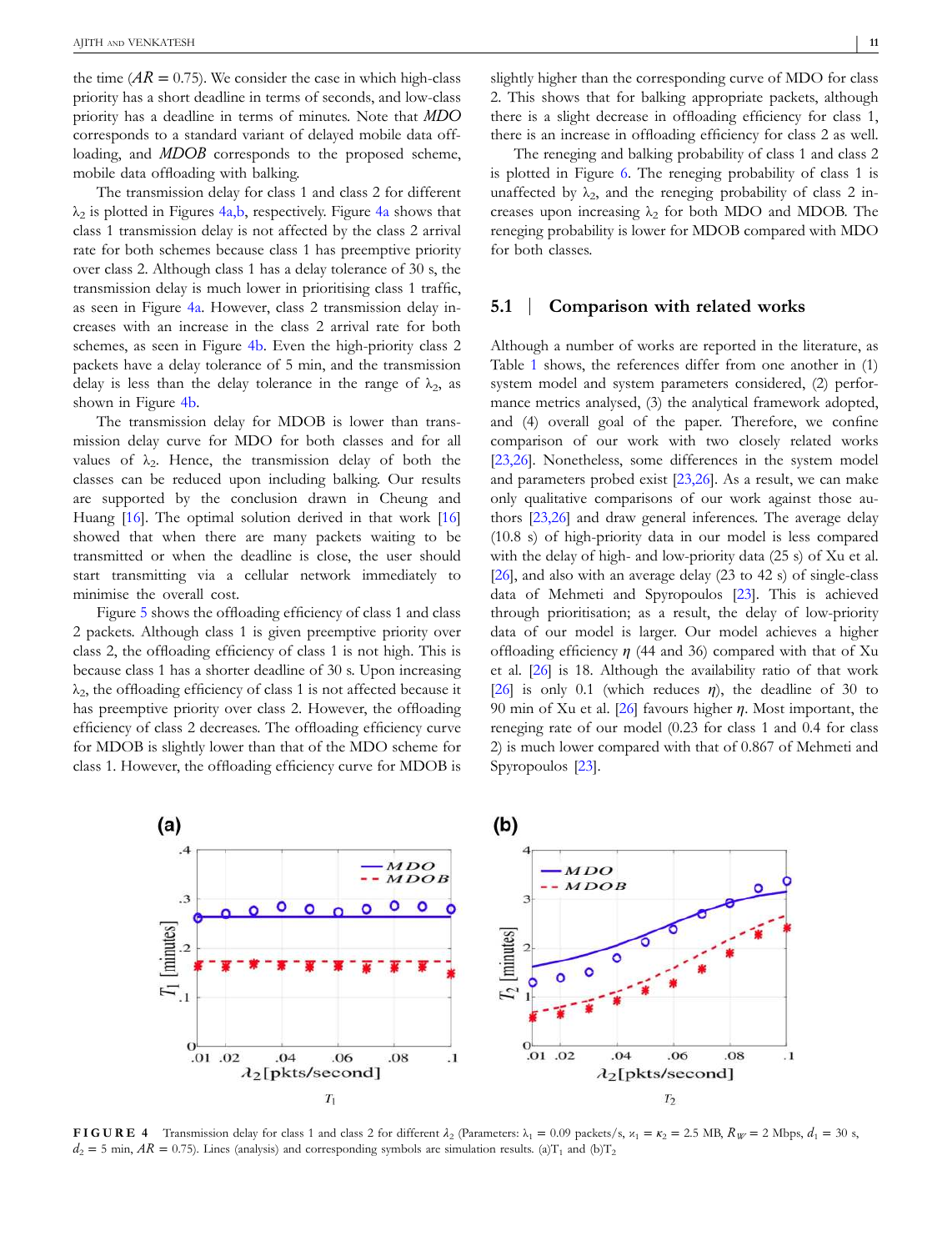

**FIGURE 5** Offloading efficiency for class 1 and class 2 for different  $\lambda_2$ . Lines (analysis) and corresponding symbols are simulation results. (a)T<sub>1</sub> and (b)T<sub>2</sub>



**FIGURE 6** Reneging and balking probability for class 1 and class 2 for different  $\lambda_2$ . Lines (analysis) and corresponding symbols are simulation results. (a)T<sub>1</sub> and  $(b)T_2$ 

# **5.2** | **Effect of finite cellular delay**

We now investigate the effect of considering a finite cellular delay. Assume that files transmitted over the cellular network incur a fixed delay *Dcellular* (*Dcellular* is the ratio between packet size *κ* and *RCellular*), capturing queueing delays over the cellular network. Let  $T_{\text{iMDO}}$ ,  $j \in \{1, \text{two}\}$  denote the transmission delay of class *j* packet in the Wi-Fi queue without considering cellular delay. Then, in standard delayed offloading, the transmission delay is given by  $T_{j, MDO} + P_{R_j}D_{cellular}$ . In the proposed mobile data offloading with balking, the transmission delay is given by  $T_{j, MDOB} + (P_{R_j} + P_{B_j})D_{cellular}$ . We show in the simulation as well as theoretically that  $T_{j, MDOB}$  is smaller than  $T_{j, MDO}$  in Figure 4. Furthermore, we have shown that  $P_{R_j}$  for standard delayed offloading is almost equal to  $P_{R_j} + P_{B_j}$  for our scheme in Figure 6; thus, we are not seeing a reduction in offloading efficiency even after incorporating balking. Therefore,  $T_{j, MDOB} + (P_{R_j} + P_{B_j})D_{cellular}$  is smaller than

 $T_{j, MDO} + P_{R_j}D_{cellular}$ . Thus, even if we consider a finite cellular delay, our proposed scheme has a lower transmission delay.

# **6** | **Conclusion**

We presented a delayed mobile data offloading scheme to support QoS traffic. We considered a set of mobile nodes under the coverage of cellular and Wi-Fi technology that carry packets with two priority levels. We have modelled the mobile nodes as an M/G/1 queue with an ON-OFF server along with reneging and balking. We validate the need for balking for QoS enhancement in delayed offloading by deriving a transmission delay of offloaded and reneged packets separately. A balking probability was derived. Finally, delayed offloading with balking along with a multiclass prioritisation scheme was analysed. We demonstrated that the average transmission delay of the highpriority packets can be substantially reduced without sacrificing